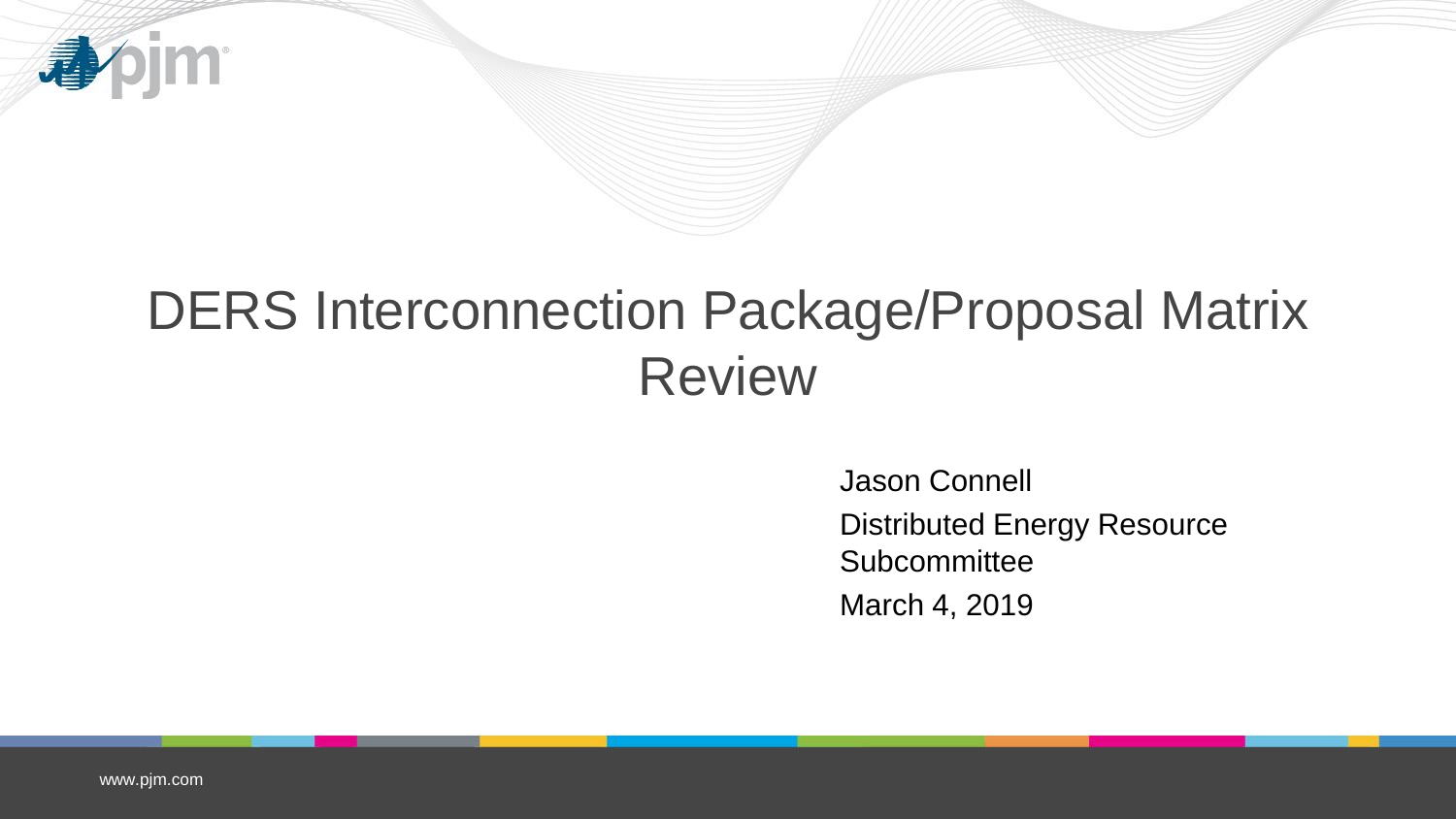

- In review of the current DERS Interconnection Solutions Matrix, two themes identified
	- Items whose potential solutions are already captured in PJM's current process
	- Items whose proposed solutions cannot feasibly be captured in PJM's process
- Review of these design components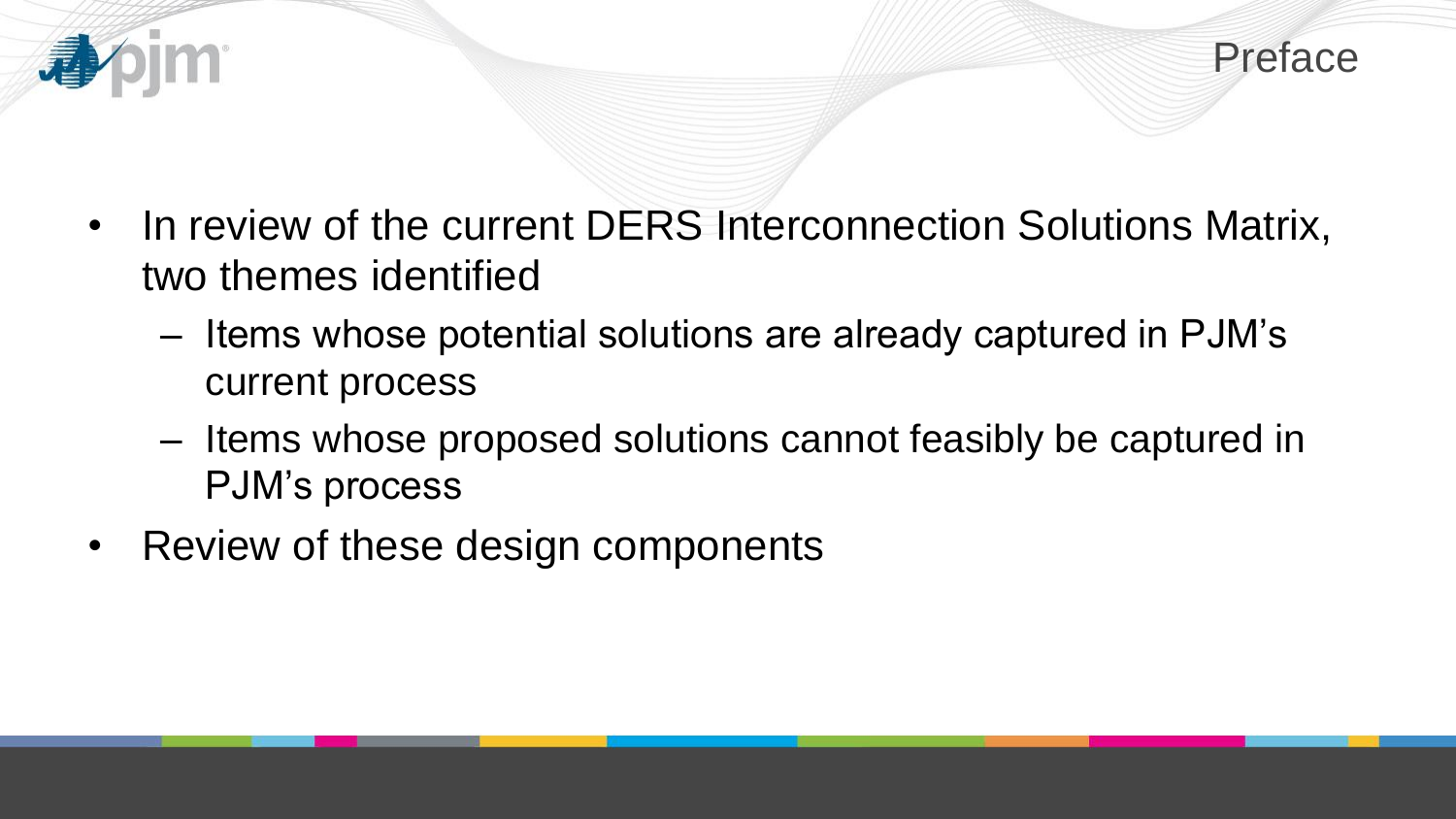

## **Component 1**. **Application Process**

| <b>Status Quo</b>                                                                                                                     | <b>Package A</b>                                                                          |
|---------------------------------------------------------------------------------------------------------------------------------------|-------------------------------------------------------------------------------------------|
| Customer determines which attachment to fill out.                                                                                     | Allow multiple technologies behind the same<br>meter (POI) to submit one application (and |
| Multiple generation request forms:                                                                                                    |                                                                                           |
| Att BB: 10kW or less inverter based (energy only)                                                                                     | deposit)                                                                                  |
| Att Y: 2 MW or less synchronous or up to 5 MW or less inverter                                                                        |                                                                                           |
| based connecting to FERC jurisdictional facilities (energy only)<br>Att N: Any size generation connecting at any location. (capacity) | Allow multiple similar resources within the                                               |
|                                                                                                                                       | same zone to submit one application (Tariff                                               |
|                                                                                                                                       | change)                                                                                   |

- Item 1 is allowed under current process
	- Fields exist in Queue Point to indicate mixed generation configurations, submit data as one application
- Item 2 poses concerns in accuracy, complexity, soundness of studies—one POI per facility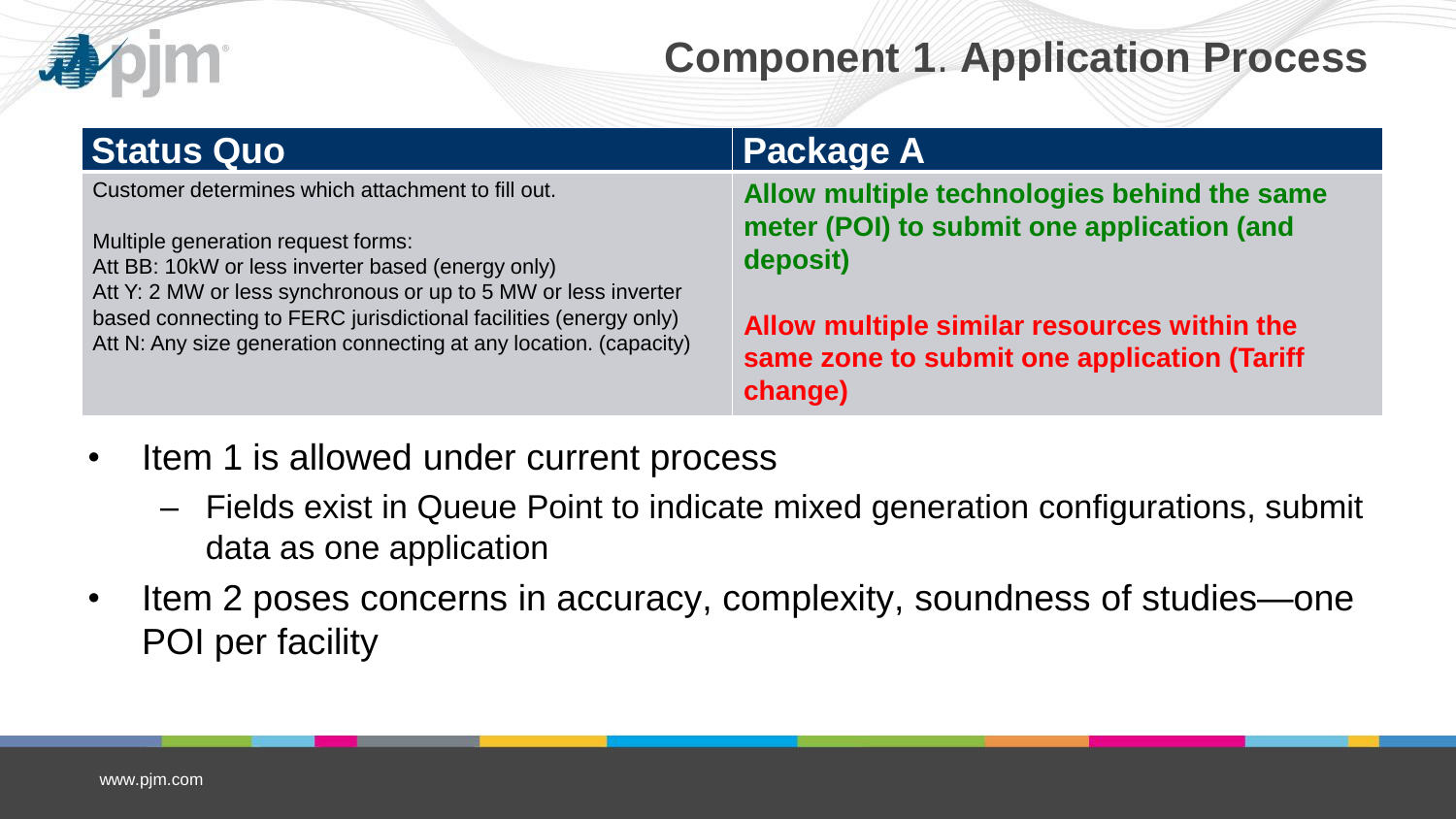

### **1b**. **Project Size**

#### **Status Quo Package A**

*-* **Apply at less than max (nameplate) capability if DER will never inject at their full rated capability.**

For verification, solutions such as timers, meters at POI that communicate with inverter, and softwarecontrolled systems will be acceptable.

- Allowed in current process, units can apply requesting any level CIRs and MFO below nameplate
- Gross energy output is used in multiple facility contingency and short circuit studies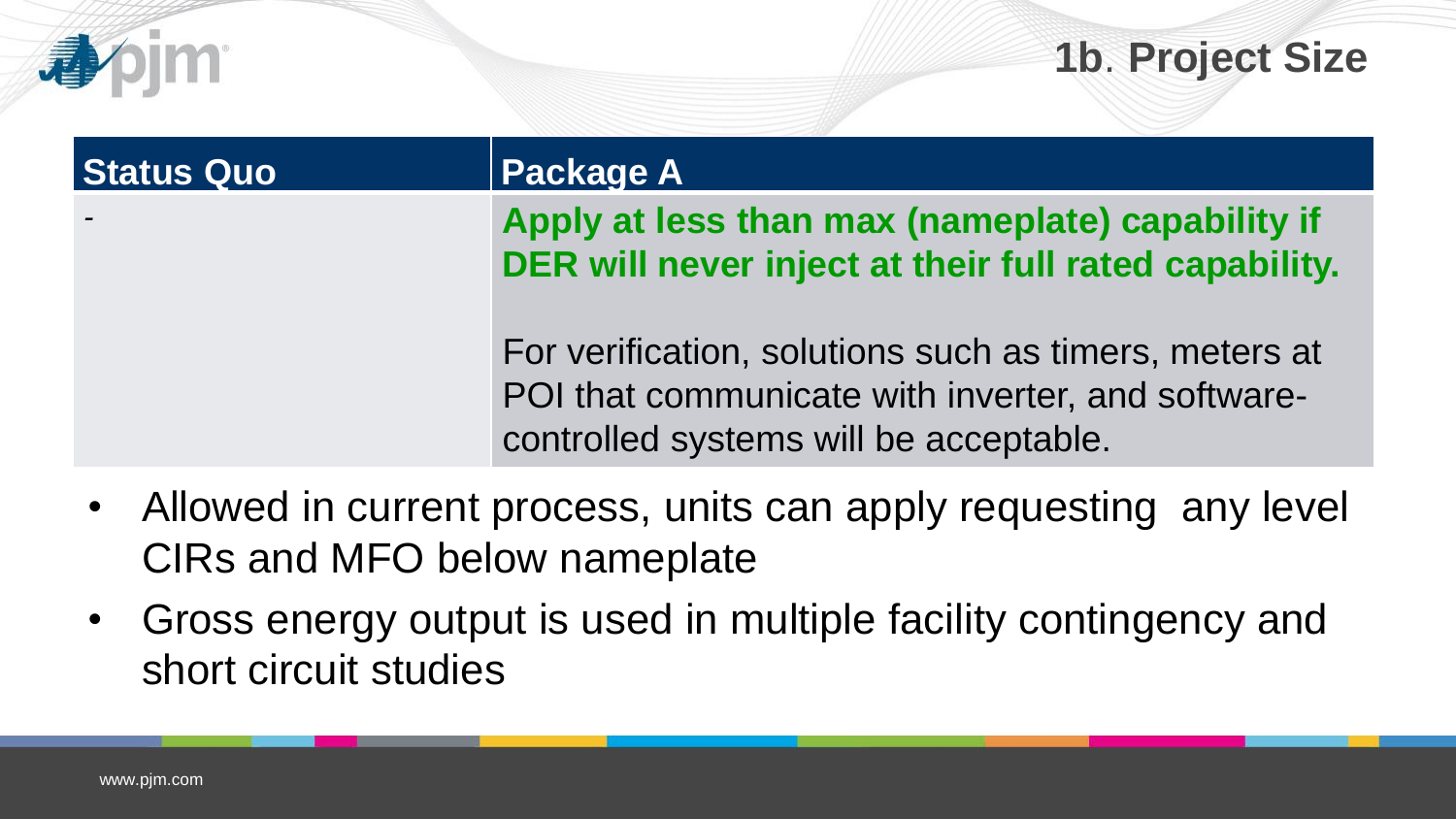

## **2a**. **Feasibility Study Deposit**

#### **Status Quo Package A**

Unused Feasibility Study deposit cannot be rolled over to System Impact Study deposit and will not be returned until 90 days after execution of Impact Agreement

**Allow rollover of deposit to next study AND refund unused balance of deposits within several weeks after close of study.**

- Non-refundable portion rolled into next study
- Refundable portion returned per timing of invoices received from TOs
	- Typically ~90 days after study issue date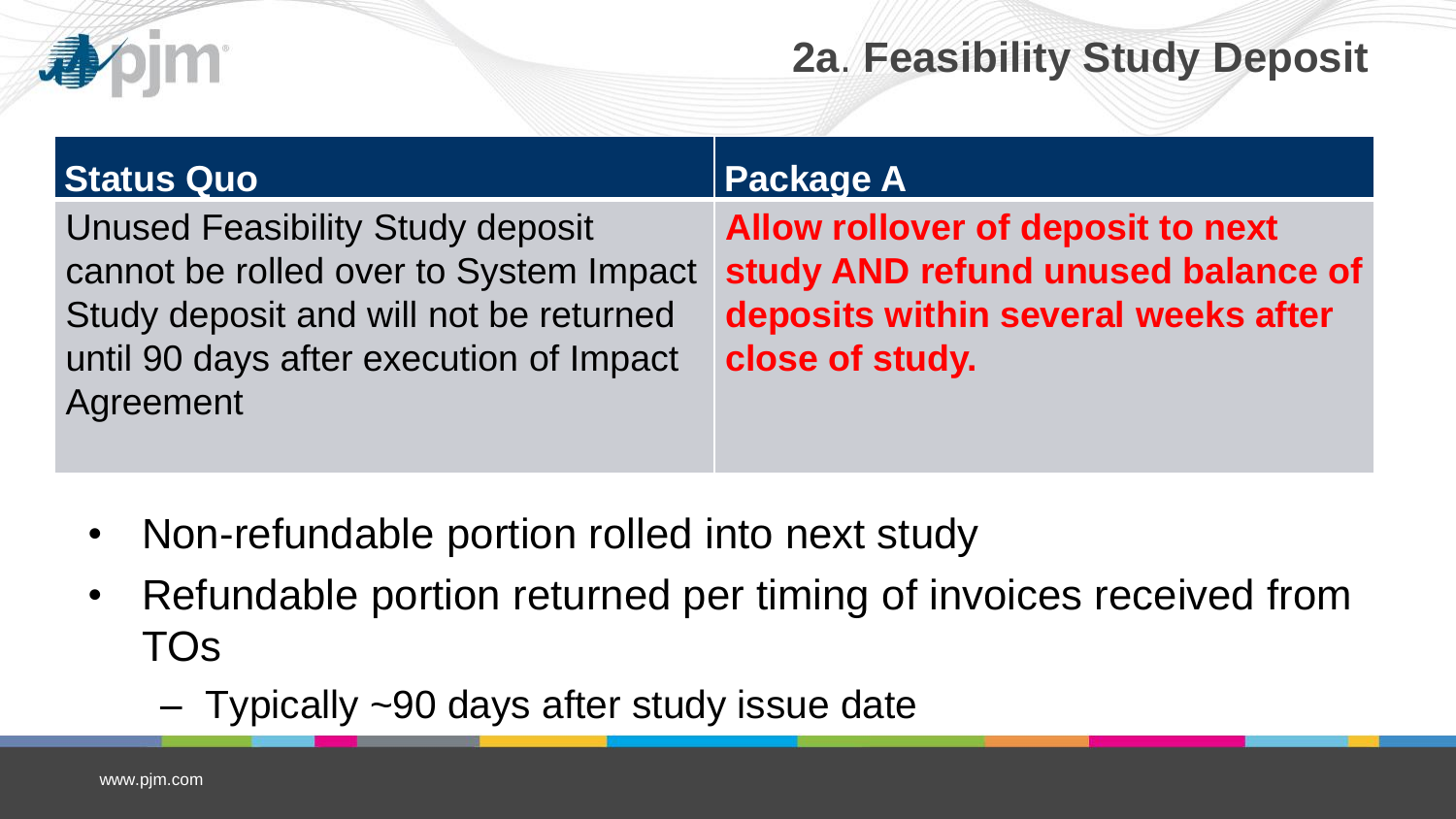

Manual 14A Language

### *5.1.2 New Services Request Feasibility Study Cost Responsibility*

"…PJM will **hold 10% of every deposit as non-refundable**. The non-refundable portion is held to offset restudy costs associated with a Developers decision to withdraw a project from the queue.

If an Interconnection Customer **does not withdraw its project**, the **non-refundable deposit will become refundable after commencement of commercial operations**."

#### *5.2.1 Impact Study Agreement and Cost*

"After receipt of the Generation or Transmission Interconnection Feasibility Study results, if the Developer decides to proceed, an executed System Impact Study Agreement must be submitted to PJM with **the required deposit as specified in Section 204.3A of the Tariff**.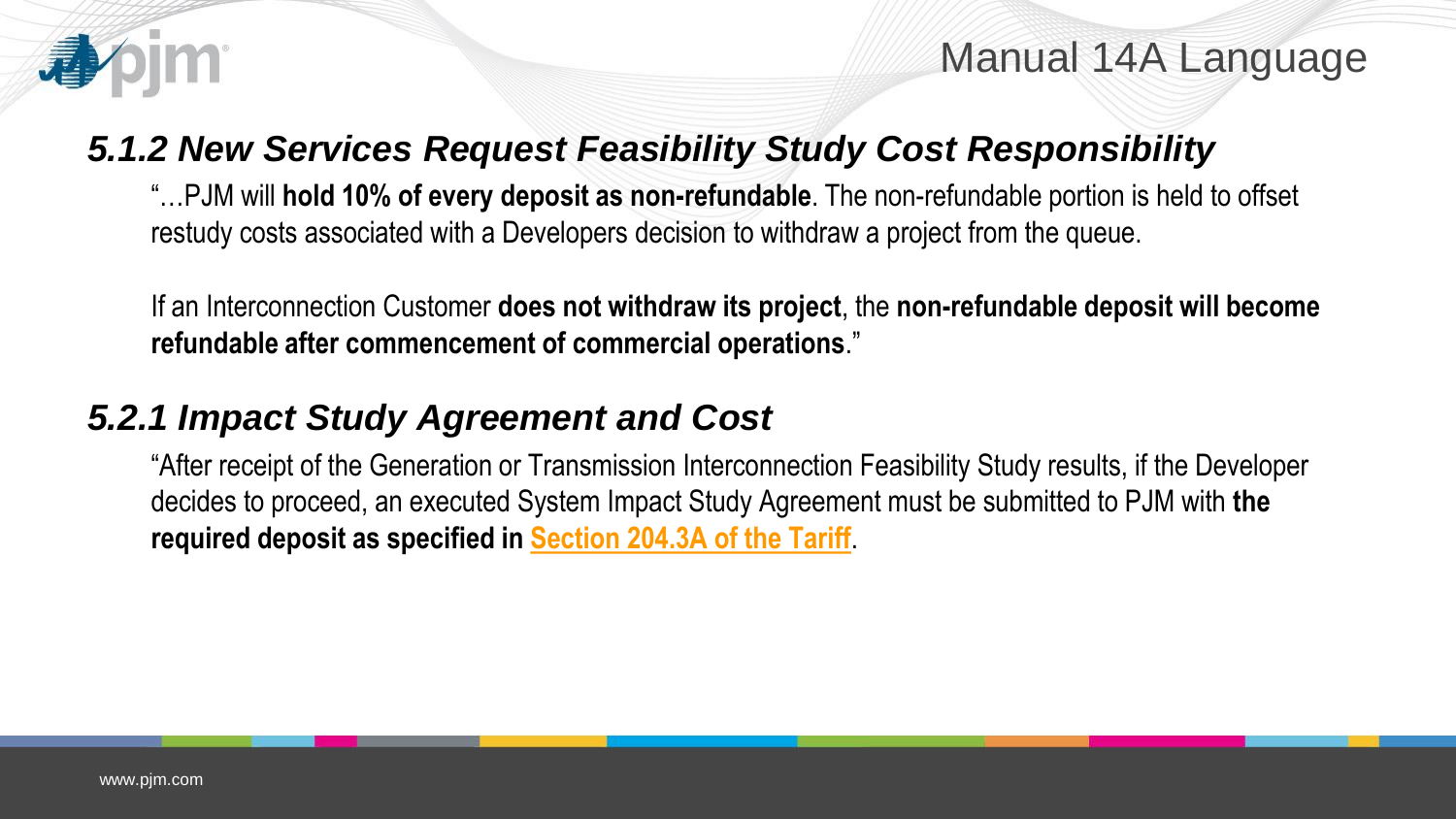

Tariff Language

## **Section 204.3A of the Tariff**

"Provided that the maximum total deposit amount for a System Impact Study shall be \$300,000 regardless of the size of the proposed Customer Facility, a System Impact Study deposit shall be submitted to Transmission Provider, as follows:"

- "…20 MW or greater, **a deposit of \$500 for each MW** requested; or"
- "…2 MW or greater, but less than 20 MW, **a deposit of \$10,000**; or"
- "…less than 2 MW, **a deposit of \$5,000**."

"**10% of each** total System Impact Study deposit amount **is non-refundable**"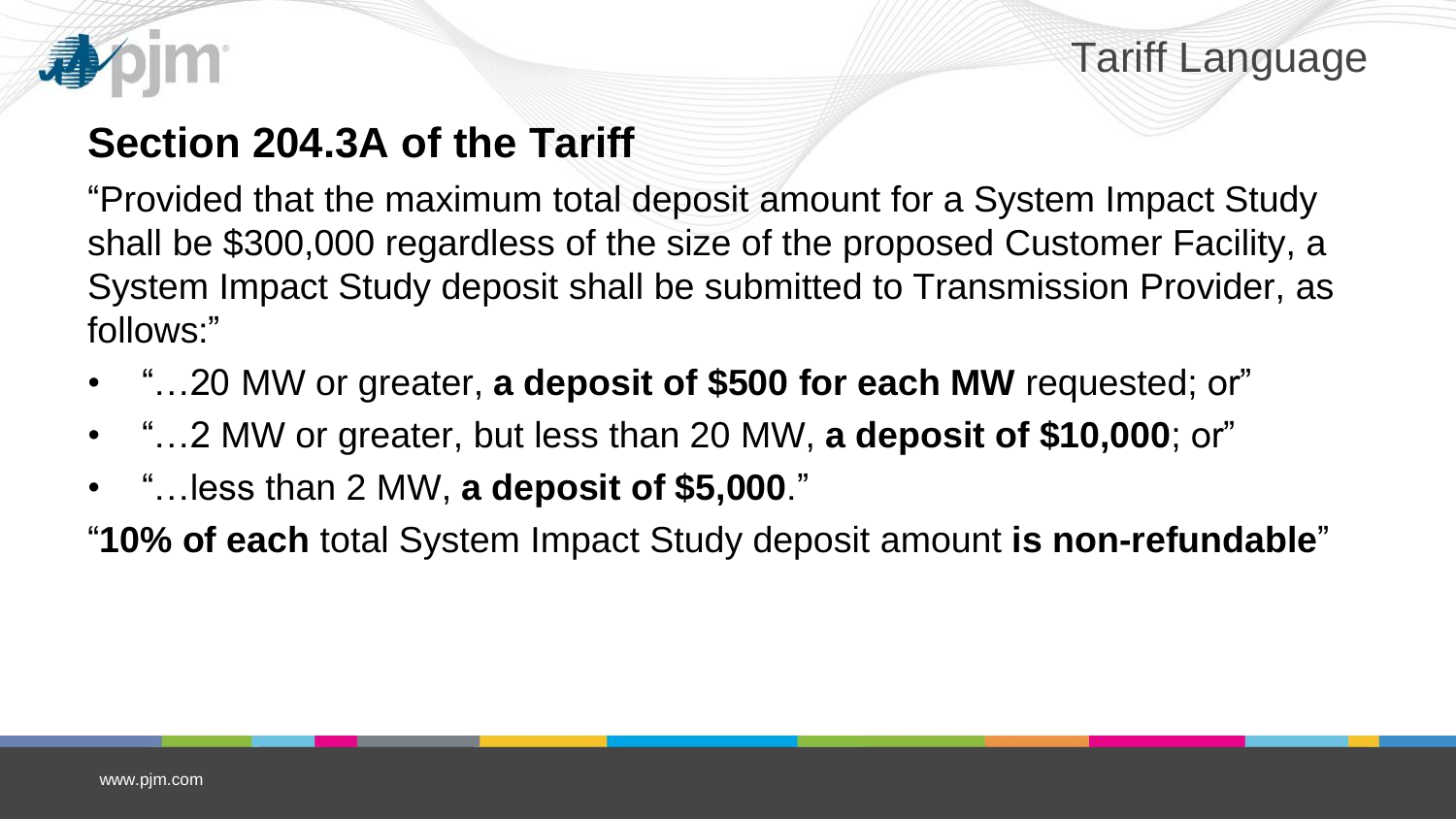

## **3e**. **Third-Party Interconnection Studies**

#### **Status Quo Package A**

Third party engineers can perform facilities study if on PJM's approved contractor list

**Allow developers to hire third party engineers to do feasibility, system impact, and facilities studies. Provide access to PJM's and TO's system models.**  To be determined: allocation of risk for flawed studies.

### • Not feasible under current process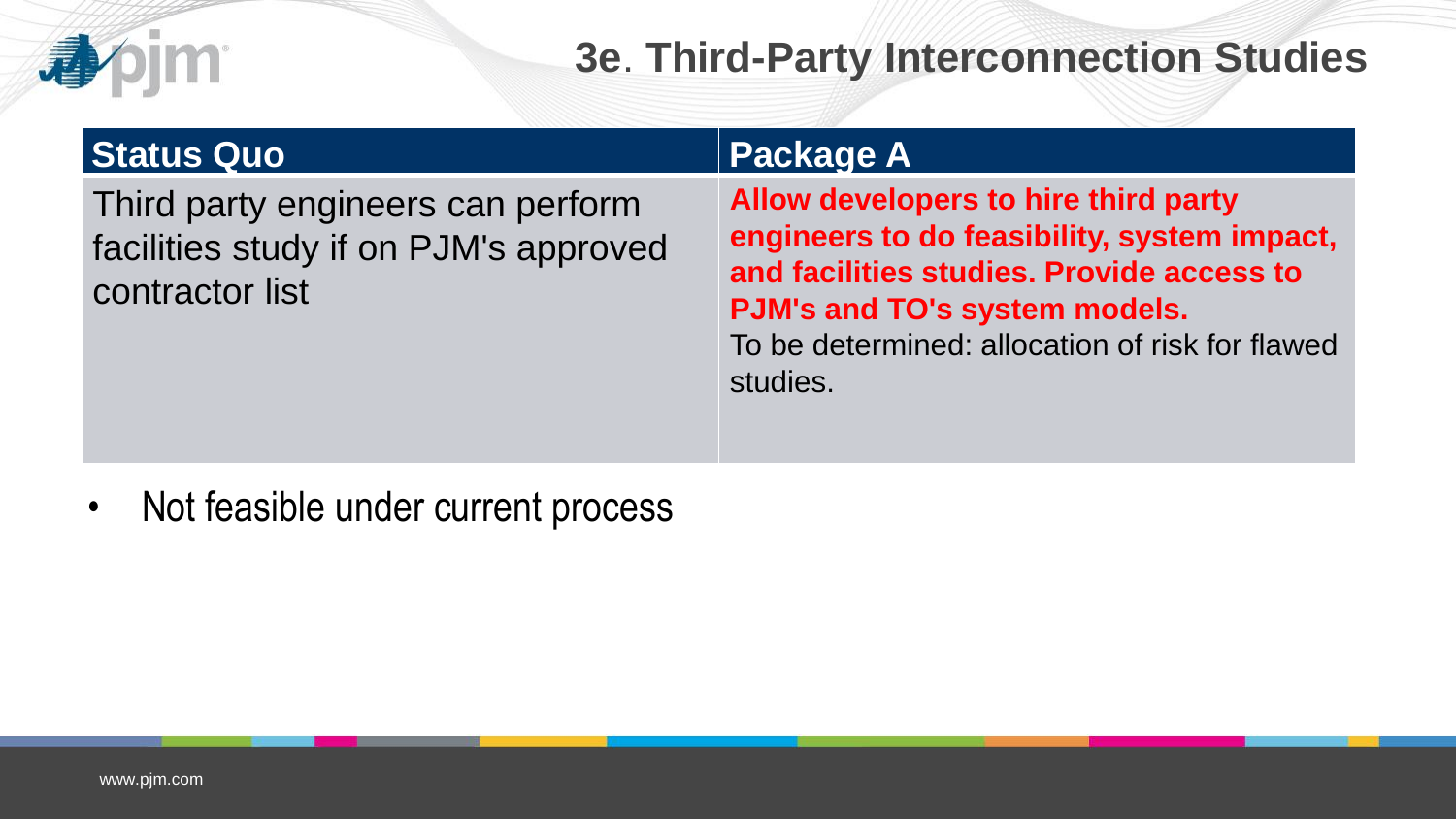### **4a**. **Jurisdiction**

| _ |  |
|---|--|
|   |  |

#### **Status Quo Package A**

Applicability of federal vs. state jurisdiction as described in Manual 14G

**Establish a procedure to determine the FERC-jurisdictionality and communicate to all parties when a generator interconnection request is made.** Ensure that one party is responsible for determining jurisdiction of interconnection.

- Jurisdiction determination is discussed at kick-off call; final POI determination "locks-down" jurisdiction
- Pre-Application Process for facilities < 20 MW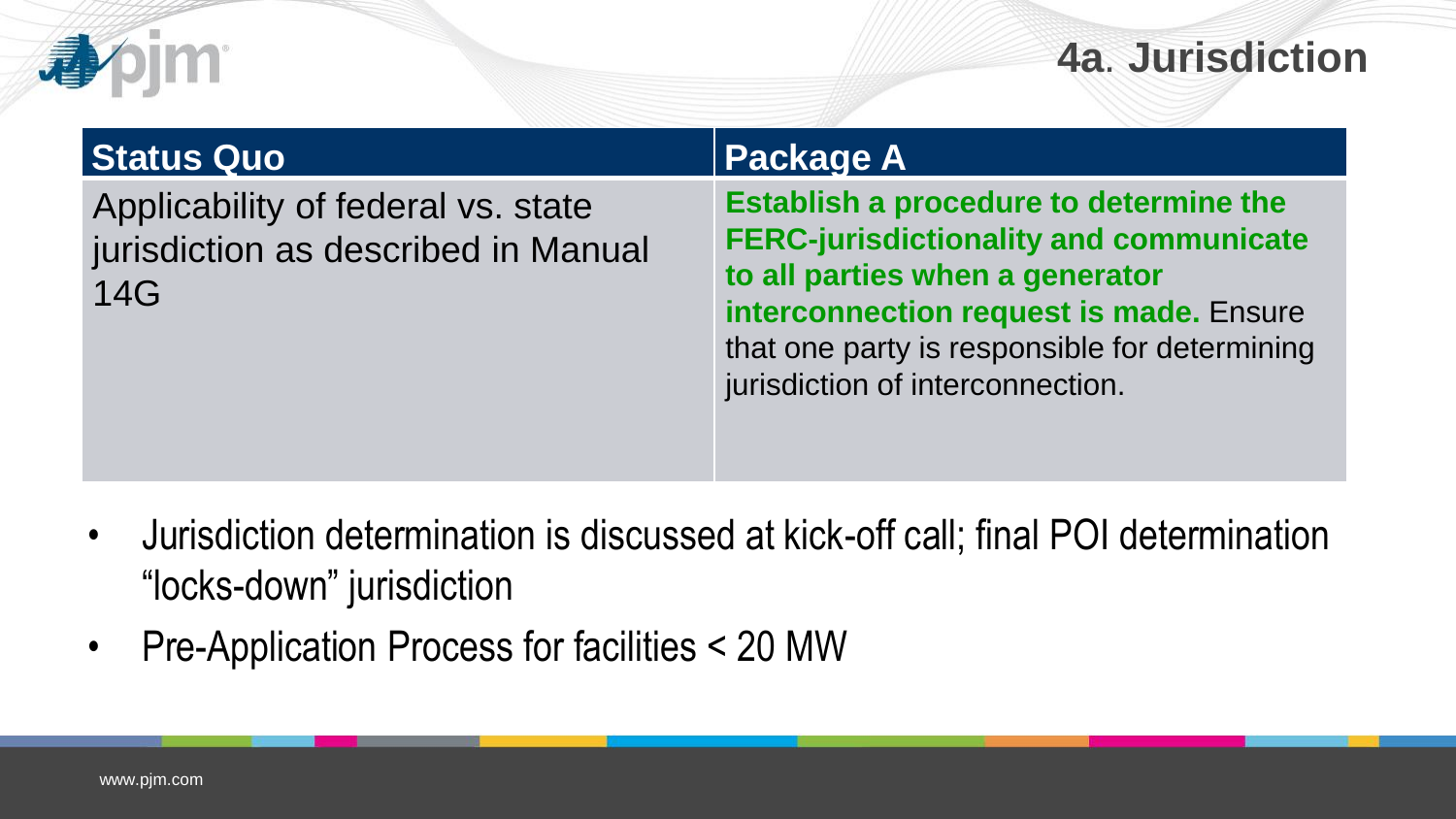

OATT IV.

## **OATT 109 Pre-Application Process "109.4 Jurisdictional Review**

Within five (5) Business Days following the receipt of a completed formal written request, submitted along with a \$300 deposit paid by the prospective Interconnection Customer, the **Transmission Provider will evaluate whether the proposed project contemplates FERC jurisdictional service and/or will be interconnected with FERC-jurisdictional facilities**.

If it is determined that the proposed project does not contemplate FERCjurisdictional service and/or will not be interconnecting with FERC-jurisdictional facilities, the Transmission Provider will so inform the prospective Interconnection Customer and refund the \$300 deposit."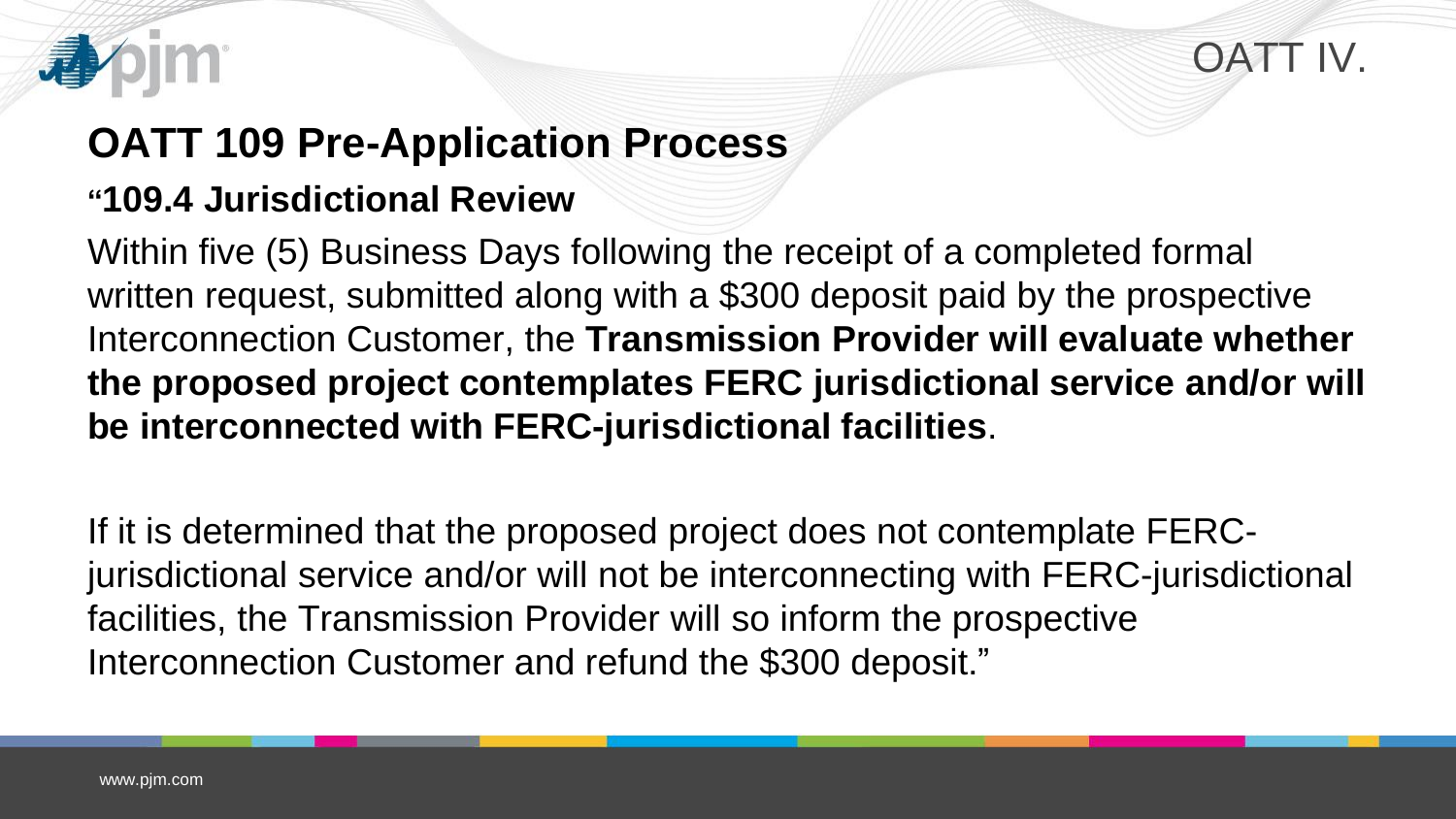

## **7. Previous Non-PJM Studied**

| <b>Status Quo</b>                                                 | <b>Package A</b>                                                                                      |
|-------------------------------------------------------------------|-------------------------------------------------------------------------------------------------------|
| Honored for QFs (connected through<br>PURPA), not used otherwise. | Don't restudy resources already<br>approved for injection (both QFs and<br>other resources like NEM). |

- If non-QF, studies of injection impact on transmission system are required
	- Distribution-level injection was not previously studied for transmission system